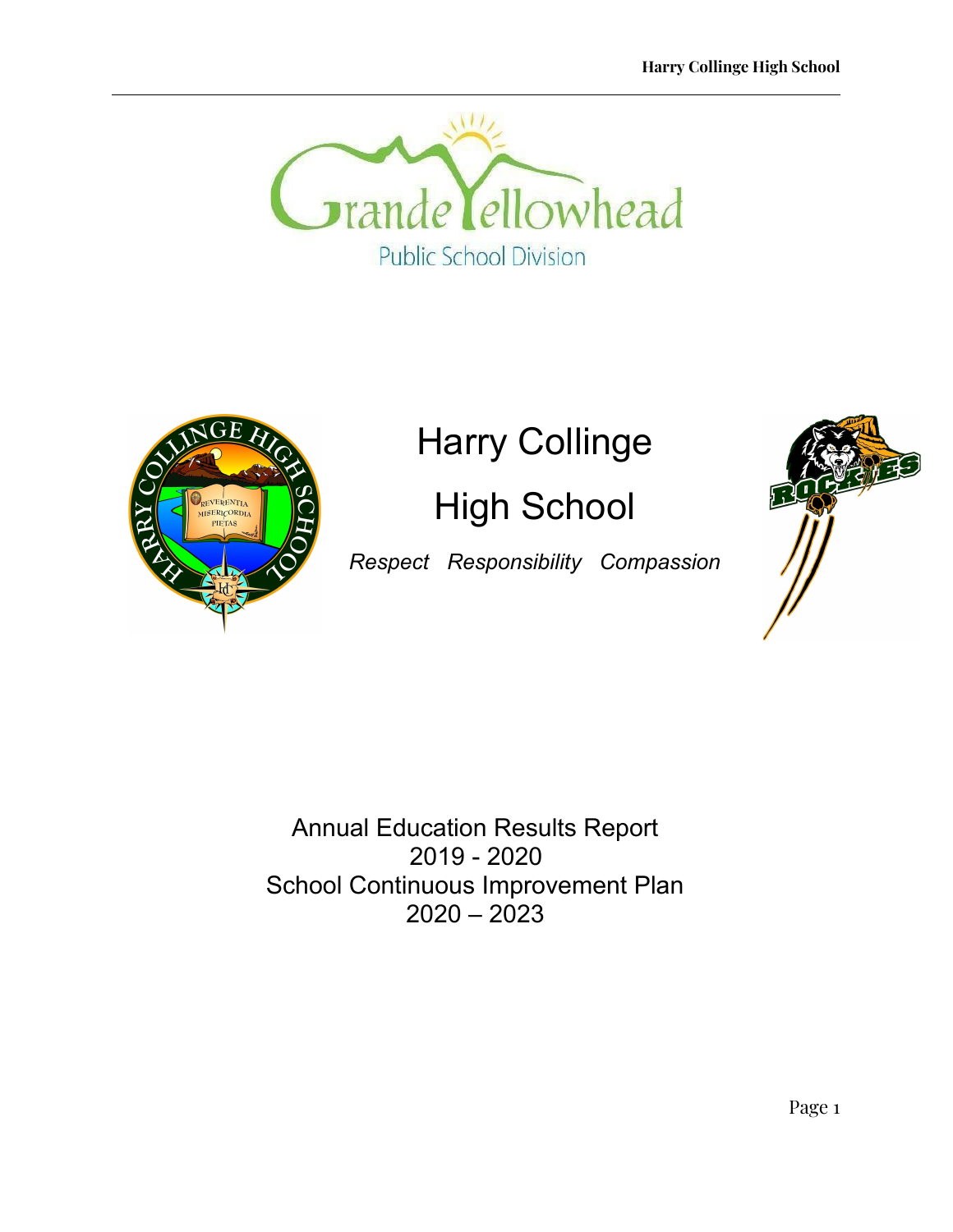

### **VISION**

Our school division endeavours to provide each student with the opportunity to fulfill their potential and pursue their dreams.

### **MISSION**

We nurture each student's education and well-being within an inclusive rural learning community.

### **PRIORITIES**

Student Learning · Teaching & Leadership Excellence · Community Engagement

### **CORE VALUES**

Integrity · Trust · Honesty · Mutual Respect · Courage · Commitment

### **BELIEFS AND VALUES**

- The parent is the primary advocate of the child.
- Every individual has the right to a welcoming, caring, respectful, safe and inclusive learning environment.
- Rural communities contribute to the success of all our students.
- All students develop a passion for life-long learning, innovation and excellence.
- Learning is a shared responsibility between students, parents, schools and communities.
- Learners are well prepared for active citizenship.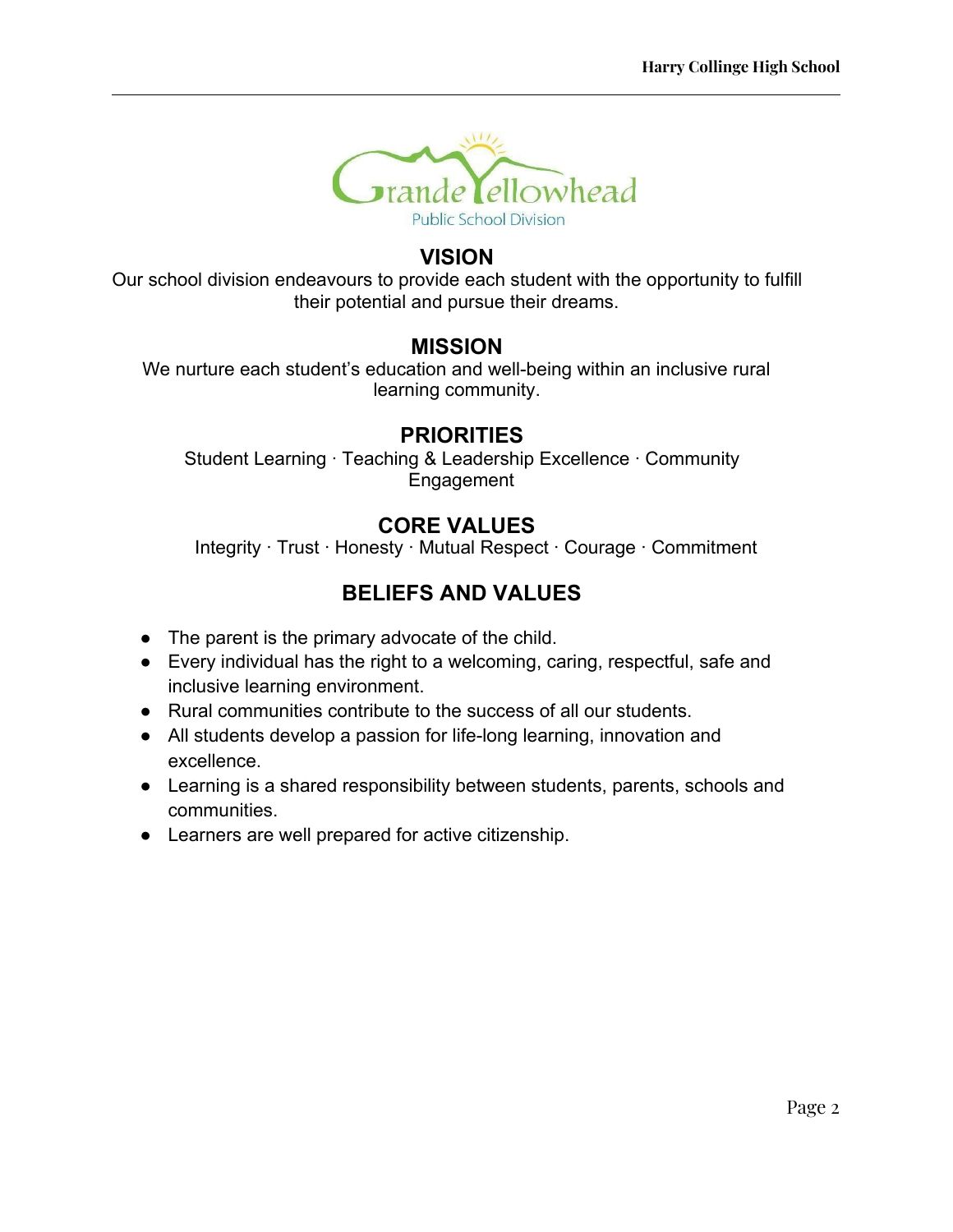# **Public Assurance**

The planning and reporting processes that school authorities use reflect the guiding principles, domains and enabling processes outlined in the Assurance Framework. Effective planning and results reporting occurs in a continuous improvement cycle and are integral to school authority accountability and assurance. The planning and reporting cycle (see graphic below) involves:

- Developing/updating plans based on results, contextual information and provincial direction,
- Incorporating stakeholder input based on engagement activities at various points throughout the process, as appropriate,
- Preparing budgets that allocate or re-direct resources to achieve priorities and meet responsibilities,
- Implementing research and practice-informed strategies to maintain or improve performance within and across domains and focused on student growth and achievement,
- Monitoring implementation and adjusting efforts as needed
- Measuring, analyzing and reporting results,
- Using results to identify areas for improvement and to develop strategies and targets for the next plan (i.e. evidence-informed decision making), and
- Communicating and engaging with stakeholders about school authority plans and results.

The Division recognizes its responsibility to keep stakeholders informed about accomplishments and work toward the plan priorities. The Division and its schools will keep its school communities and the public informed of progress throughout the year on strategies identified in the *School Continuous Improvement Plan*.

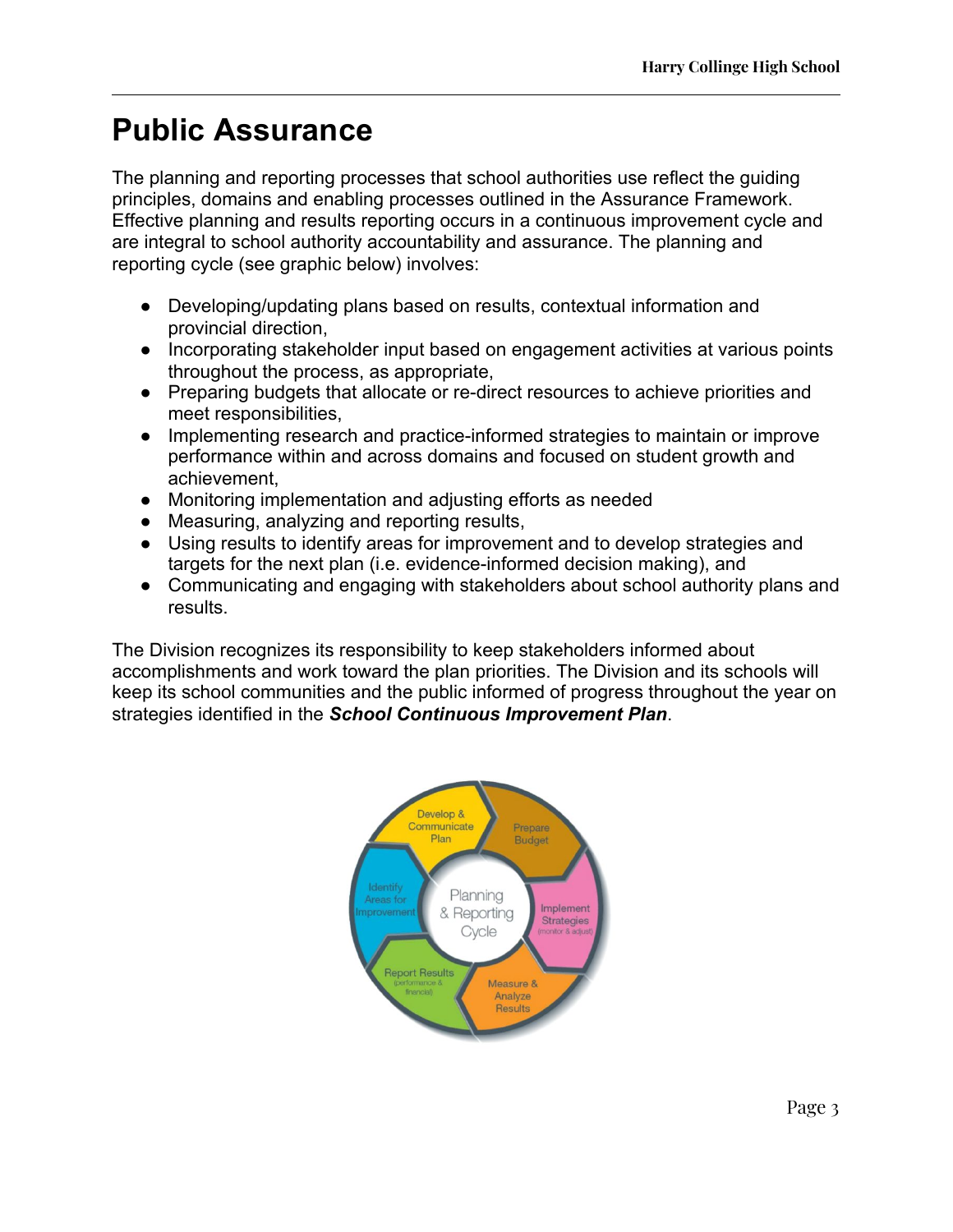# **School Profile**

Hinton's first graduating class consisted of 18 students who graduated from Hardisty School in the spring of 1958. It was during 1959 that Hardisty School was renamed Harry Collinge High School in memory of the resident manager of North Western Pulp and Power.

The physical building has changed significantly over the past 60 years, but Harry Collinge High School remains the school of choice for Hinton students in grades 8-12. As of September 30, 2020 the school serves a population of approximately 460 students studying in a dual track (English and French Immersion) environment. Approximately 20% of our student population who identify as First Nations or Métis. Supporting their education are 24 teachers including 2 guidance counsellors and a number of speciality teachers (French immersion, music, shop, art, drama, foods, PE), 5 educational assistants and a family school liaison counsellor.

HCHS offers a wide range of extra-curricular activities including clubs and sports such as Students' Union, a GSA, football, volleyball, basketball, wrestling, badminton, rugby and track & field.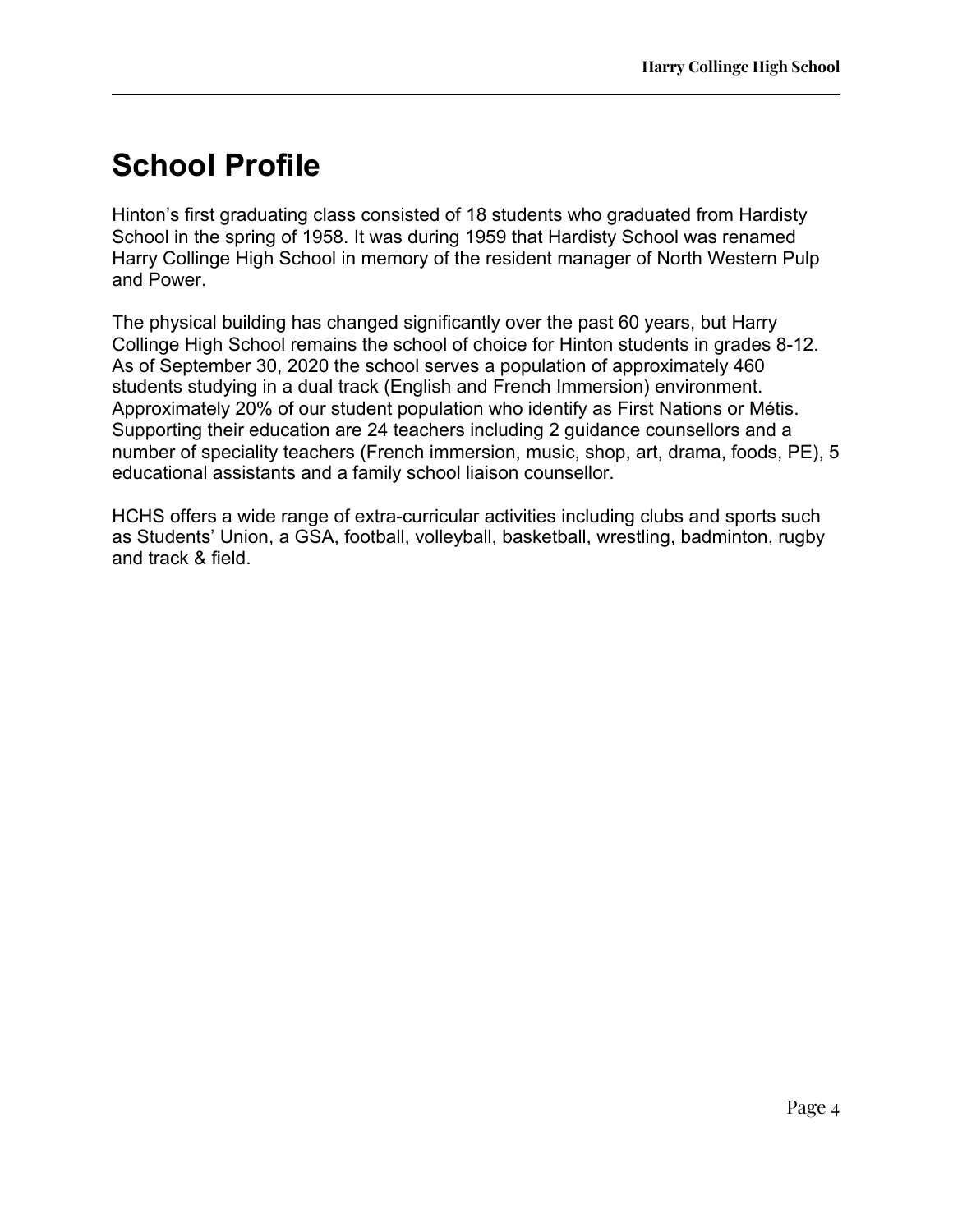# **Principal's Message**

Harry Collinge High School is a vibrant place to work and learn. We have an amazing team of people gathered together with the common goal of supporting our students' success. Students will find a wide variety of learning opportunities including academic, athletic, practical and performing arts as well as many extra-curricular activities. As a small rural school, we are particularly proud of the fact that we have maintained an impressive set of options including drama, shop, communications technologies and highly awarded music program offering both concert band and the "rock band" options. Moreover, our Guidance department continues to ensure that students have access to the work experience program and the Registered Apprenticeship Program (RAP).

Our French Immersion program has been a key part of Harry Collinge High School for over 25 years and remains a priority. We are proud of the ongoing commitment to a robust French Immersion programming. In grade 8 and 9, we offer all core courses in French and also Physical Education. HCHS French Immersion students are able to follow their academic programming in French right through to grade 12 with Social Studies 20 and French Language Arts 30 offered.

We continue to participate in the high school redesign initiative which pushes us to improve in nine foundational principles, including "meaningful relationships", "welcoming, caring, respectful and safe" and "educator roles and professional development". Unfortunately, due to COVID, we have put our Flex block on hold for the current school year; however, given the data from last year before the school closures, our decision to move Flex was a successful move. We noted improved attendance and when we again have the opportunity to offer it safely, we will continue to work on approaches that ensure that this flexible learning opportunity contributes to increased learning and improved achievement.

The development of our school's continuous improvement plan began in the spring of 2020 with the May release of the 2020 Accountability Pillar data. We first considered these data as a staff providing some preliminary ideas as to priorities for the 2020-2021 school year. At our May school council meeting we reviewed the 2019-2020 SCIP and then considered the May 2020 data in order to solicit input and potential priorities for the 2020-2021 school year.

This cycle continued into the current school year with the school council considering the May data as well as the October data (student achievement data). Staff worked with these data in staff meetings and, in particular, on our October 11, data PD day to elaborate the goals and strategies outlined in this document.

COVID has provided no shortage of reasons to be concerned about schooling this year. In spite of this, we are more excited than ever for the 2020-2021 school year and are eager to continue to improve in the areas of literacy and now, also, higher order thinking and problem solving.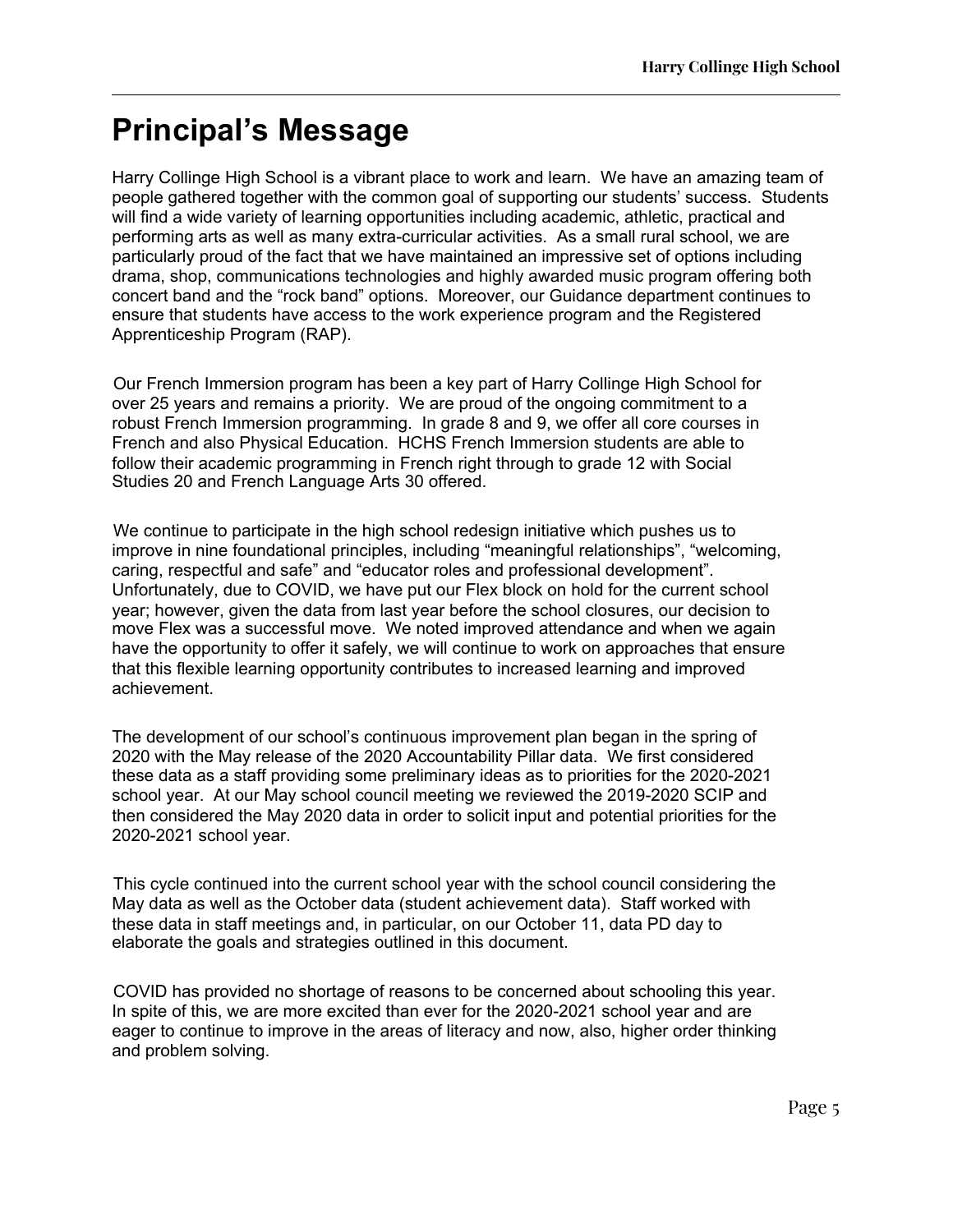# **Accountability Pillar Report**

- $\triangleright$  Alberta Education provides all school jurisdictions in Alberta with Accountability Pillar Reports in October and May of each year. The October report carries forward results for the measures of High School Completion, Drop Out Rate, Post-Secondary Transition Rate, and Rutherford Scholarship Eligibility Rate from the May Report.
- ➢ Parents, students, and teachers are invited and encouraged to complete the Accountability Survey (created by Alberta Education and administered at schools for students and teachers). **Parents with students in Grades 4, 7, and 10** complete paper surveys or an online survey option which are both mailed directly to them.
- ➢ All students in grades 4-12 and all teachers are provided opportunities by GYPSD schools to complete the survey.
- $\triangleright$  Surveys are typically open at the beginning of January until the third week of February and results of the survey are available in early October of the following school year.

Areas included on the Accountability survey and examples of questions asked to determine the ratings are as follows:

#### 1**. Student Growth & Achievement**

- Provincial Achievement Test results.
- Diploma Exam results.
- High School Completion results.

#### 2. **Teaching & Leading**

● Survey measure of Education Quality.

#### 3. **Learning Supports**

- Survey measures of Safe & Caring, Student Inclusion and Access to Supports & Services.
- Programs, services, strategies and local measures/data used to demonstrate that the school authority is improving First Nations, Métis and Inuit student success and ensuring all students, teachers and school leaders learn about First Nations, Métis and Inuit perspectives and experiences, treaties, agreements, and the history and legacy of residential schools.
- Programs, services, strategies and local measures/data used to demonstrate that all students have access to a continuum of supports and services, including specialized supports and services, consistent with the principles of inclusive education.

#### 4. **Governance**

- Survey measure of Parent Involvement.
- School authorities provide the amount budgeted for 2020/2021, the amount spent and the variance between these amounts for operational expense categories.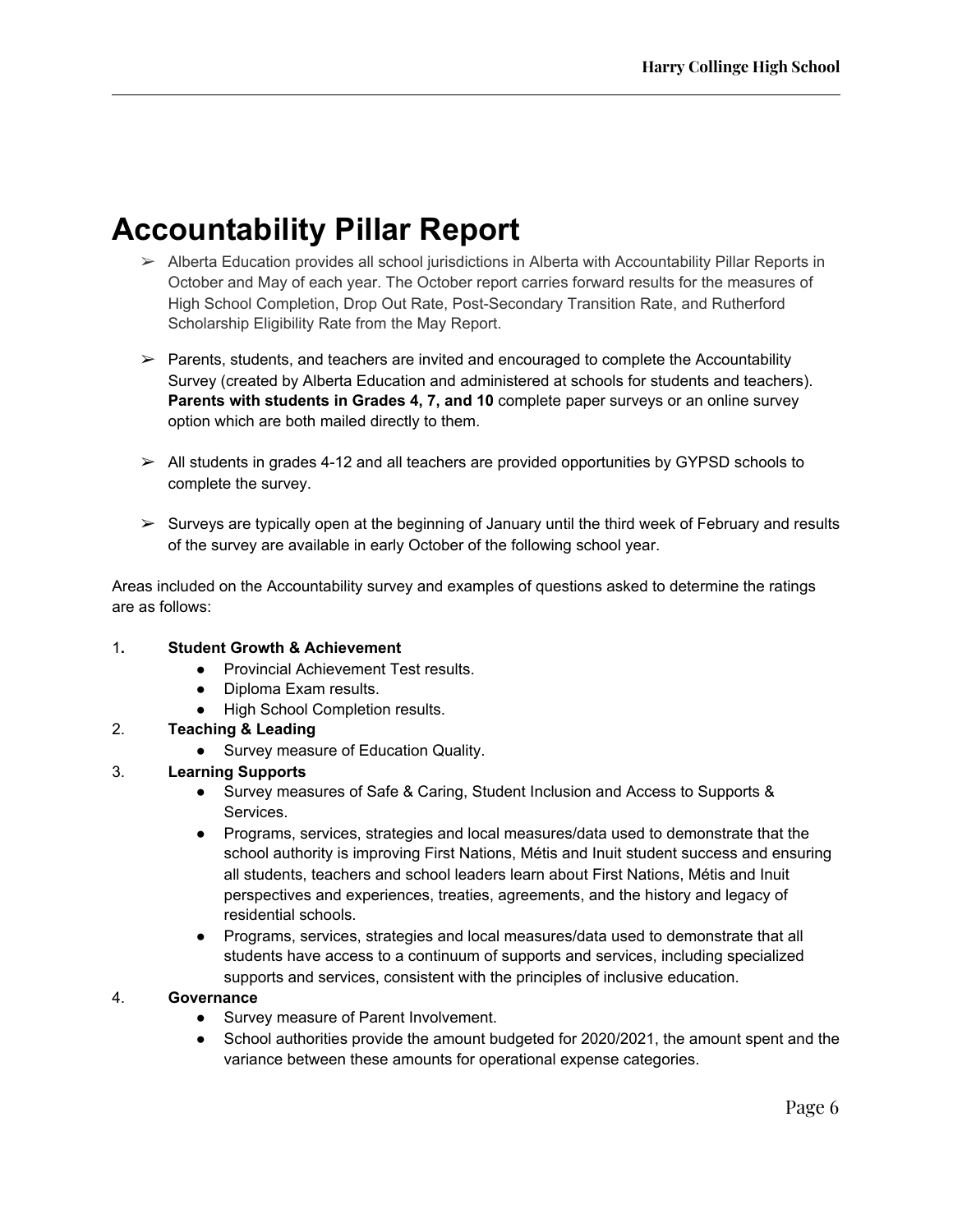- Processes, strategies and local measures /data to demonstrate that the school authority has effectively managed its resources including, collaboration with other school authorities, municipalities and community agencies.
- Processes, strategies and local measures/data to demonstrate that stakeholders were engaged to develop priorities and share progress and results, including how the school board met its obligations under the School Councils Regulation, section 12.

#### 5. **Local & Societal Context**

● Information about the school authority, students, staff and communities served (such as demographic or socioeconomic data) that provides context for the plan and report.

# **Diploma and Provincial Results**

Grande Yellowhead Public School division embraces the belief that all students can learn and develop their gifts. GYPSD Schools approach all measures of student success from within this philosophical framework. A vast array of classroom assessment practices, both formal and informal measures are employed to determine student success. Students receive the highest quality education and, in turn, the best opportunities to develop their gifts, talents, and potential in school and beyond.

# **Division Screening Tools**

GYPSD uses screening tools to assess how students are doing in reading comprehension and fluency, writing, and mathematics to inform instruction to ensure the success of all students.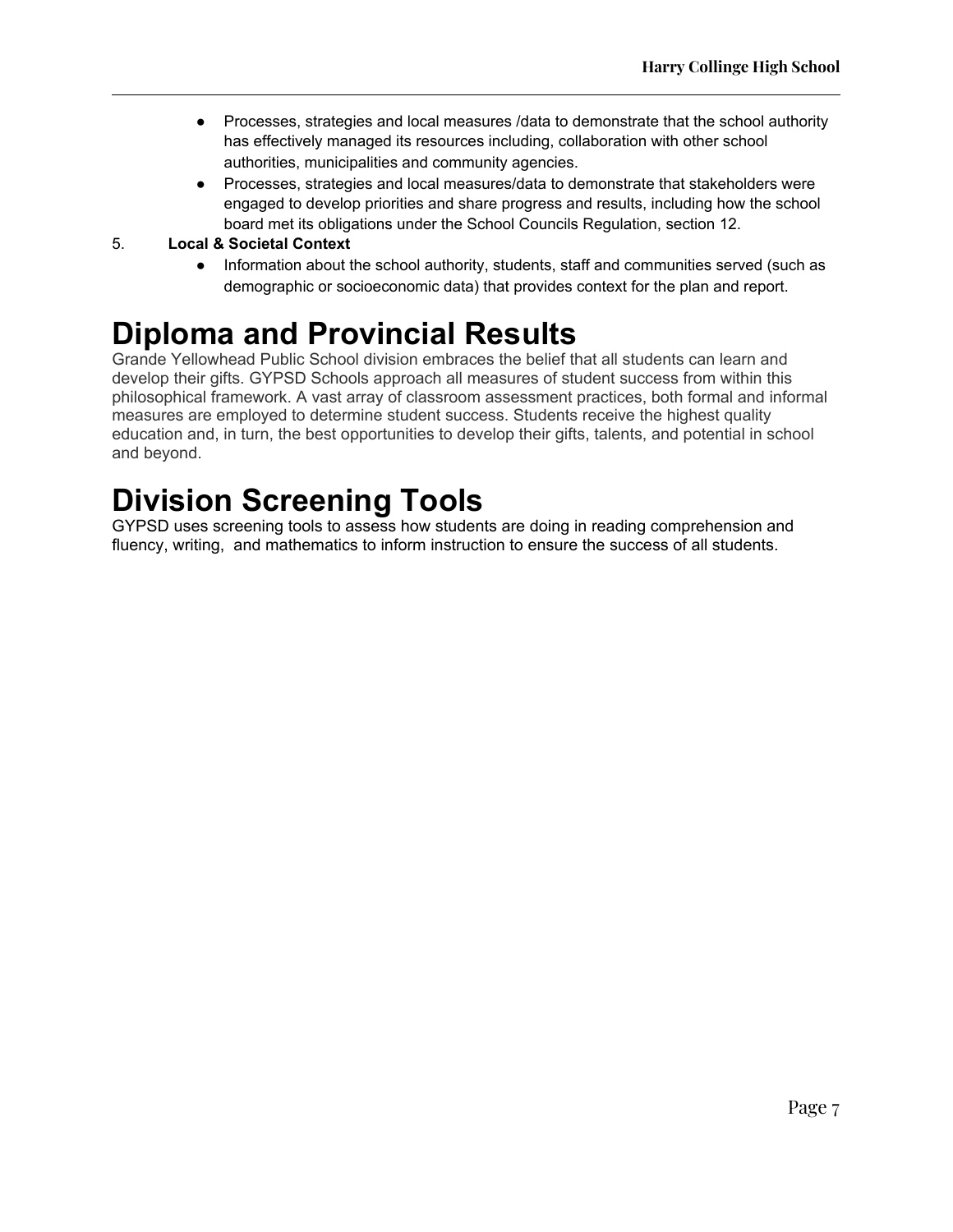### **Accountability Pillar results**

\* No diploma exams or provincial achievement tests in June 2020

\*\* Greyed out rows based on the June 2018 PAT and DE testing data.

| <b>Measure</b><br>Category                                                            | <b>Measure</b>                                       | <b>Harry Collinge High School</b> |                            |                        | <b>Alberta</b>        |                                   |                        | <b>Measure Evaluation</b> |                           |                  |
|---------------------------------------------------------------------------------------|------------------------------------------------------|-----------------------------------|----------------------------|------------------------|-----------------------|-----------------------------------|------------------------|---------------------------|---------------------------|------------------|
|                                                                                       |                                                      | <b>Current Result</b>             | Prev Year<br><b>Result</b> | Prev 3 Year<br>Average | <b>Current Result</b> | <b>Prev Year</b><br><b>Result</b> | Prev 3 Year<br>Average |                           | Achievement   Improvement | Overall          |
| Safe and<br><b>Caring Schools</b>                                                     | Safe and<br>Caring                                   | 84.1                              | 83.7                       | 80.8                   | 89.4                  | 89.0                              | 89.2                   | Intermediate              | <b>Maintained</b>         | Acceptable       |
| Student<br>Learning<br>Opportunities                                                  | Program of<br><b>Studies</b>                         | 84.4                              | 80.4                       | 80.9                   | 82.4                  | 82.2                              | 82.0                   | <b>Very High</b>          | Maintained                | <b>Excellent</b> |
|                                                                                       | Education<br>Quality                                 | 77.7                              | 82.6                       | 81.0                   | 90.3                  | 90.2                              | 90.1                   | <b>Very Low</b>           | <b>Maintained</b>         | Concern          |
|                                                                                       | Drop Out Rate                                        | 0.9                               | 3.0                        | 2.8                    | 2.7                   | 2.6                               | 2.7                    | <b>Very High</b>          | n/a                       | n/a              |
|                                                                                       | <b>High School</b><br>Completion<br>Rate (3 yr)      | 74.7                              | 82.0                       | 72.2                   | 79.7                  | 79.1                              | 78.4                   | High                      | <b>Maintained</b>         | Good             |
| Student<br>Learning<br>Achievement<br>(Grades K-9)                                    | PAT:<br>Acceptable                                   | n/a                               | 57.8                       | 56.3                   | n/a                   | 73.8                              | 73.6                   | n/a                       | n/a                       | n/a              |
|                                                                                       | PAT:<br><b>Excellence</b>                            | n/a                               | 8.2                        | 7.8                    | n/a                   | 20.6                              | 20.0                   | n/a                       | n/a                       | n/a              |
| Student<br>Learning<br>Achievement<br>(Grades 10-12)                                  | Diploma:<br>Acceptable                               | n/a                               | 66.3                       | 76.0                   | n/a                   | 83.6                              | 83.4                   | n/a                       | n/a                       | n/a              |
|                                                                                       | Diploma:<br>Excellence                               | n/a                               | 5.6                        | 9.4                    | n/a                   | 24.0                              | 23.5                   | n/a                       | n/a                       | n/a              |
|                                                                                       | Diploma Exam<br>Participation<br>Rate (4+<br>Exams)  | 31.6                              | 39.6                       | 38.2                   | 56.4                  | 56.3                              | 55.6                   | Low                       | <b>Maintained</b>         | <b>Issue</b>     |
|                                                                                       | Rutherford<br>Scholarship<br><b>Eligibility Rate</b> | 56.3                              | 64.2                       | 60.6                   | 66.6                  | 64.8                              | 63.5                   | Intermediate              | n/a                       | n/a              |
| Preparation for<br>Lifelong<br>Learning,<br>World of Work, Preparation<br>Citizenship | <b>Transition Rate</b><br>(6 yr)                     | 36.3                              | 54.6                       | 47.8                   | 60.1                  | 59.0                              | 58.5                   | <b>Very Low</b>           | <b>Declined</b>           | Concern          |
|                                                                                       | Work                                                 | 67.3                              | 70.6                       | 70.9                   | 84.1                  | 83.0                              | 82.7                   | Low                       | <b>Maintained</b>         | <b>Issue</b>     |
|                                                                                       | Citizenship                                          | 70.3                              | 67.1                       | 65.9                   | 83.3                  | 82.9                              | 83.2                   | Low                       | <b>Maintained</b>         | <b>Issue</b>     |
| Parental<br>Involvement                                                               | Parental<br>Involvement                              | 74.1                              | 75.7                       | 75.0                   | 81.8                  | 81.3                              | 81.2                   | Low                       | <b>Maintained</b>         | <b>Issue</b>     |
| Continuous<br>Improvement                                                             | School<br>Improvement                                | 80.5                              | 78.4                       | 75.9                   | 81.5                  | 81.0                              | 80.9                   | <b>Very High</b>          | <b>Maintained</b>         | <b>Excellent</b> |

#### **Combined May 2020 Accountability Pillar Overall Summary**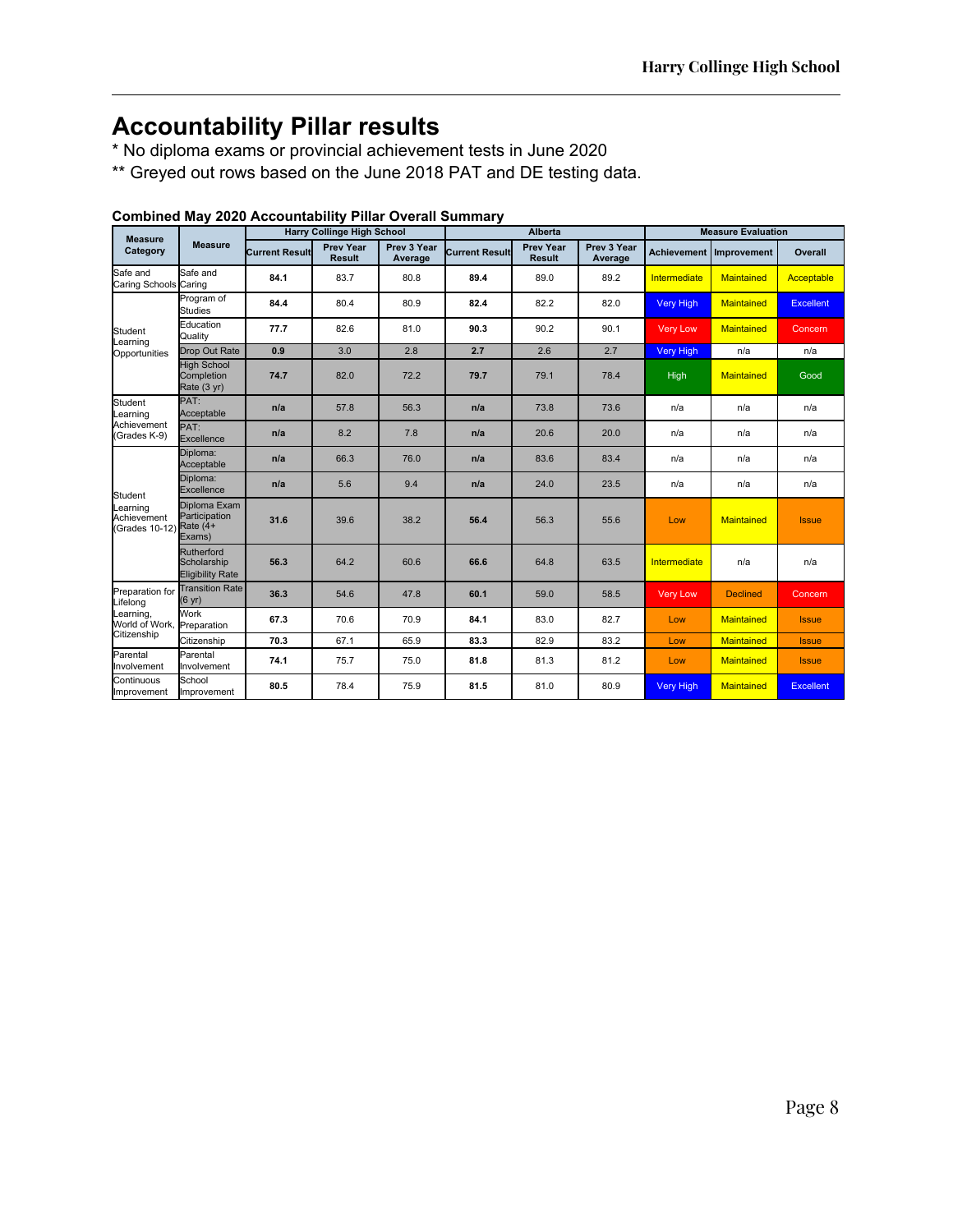#### **Reading the Accountability Pillar**

The Accountability Pillar consists of a common set of performance measures and consistent, fair evaluations of results. Through the Accountability Pillar, increased emphasis is placed on achieving outcomes, reporting results and using results for informed decision making for the purpose of improving programs and student results in subsequent years.

#### Ratings:

Achievement - This is a comparison of current results to a set of standards

- a. Very Low (red)
- b. Low (orange)
- c. Intermediate (yellow)
- d. High (green)
- e. Very High (blue)

#### Improvement - This is a comparison of current results with the previous 3 year average

- a. Declined Significantly (red)
- b. Declined (orange)
- c. Maintained (yellow)
- d. Improved (green)
- e. Improved Significantly (blue)

#### Overall - Combines the achievement and the improvement results

- a. Excellent (blue)
- b. Good (green)
- c. Acceptable (yellow)
- d. Issue (orange)
- e. Concern (red)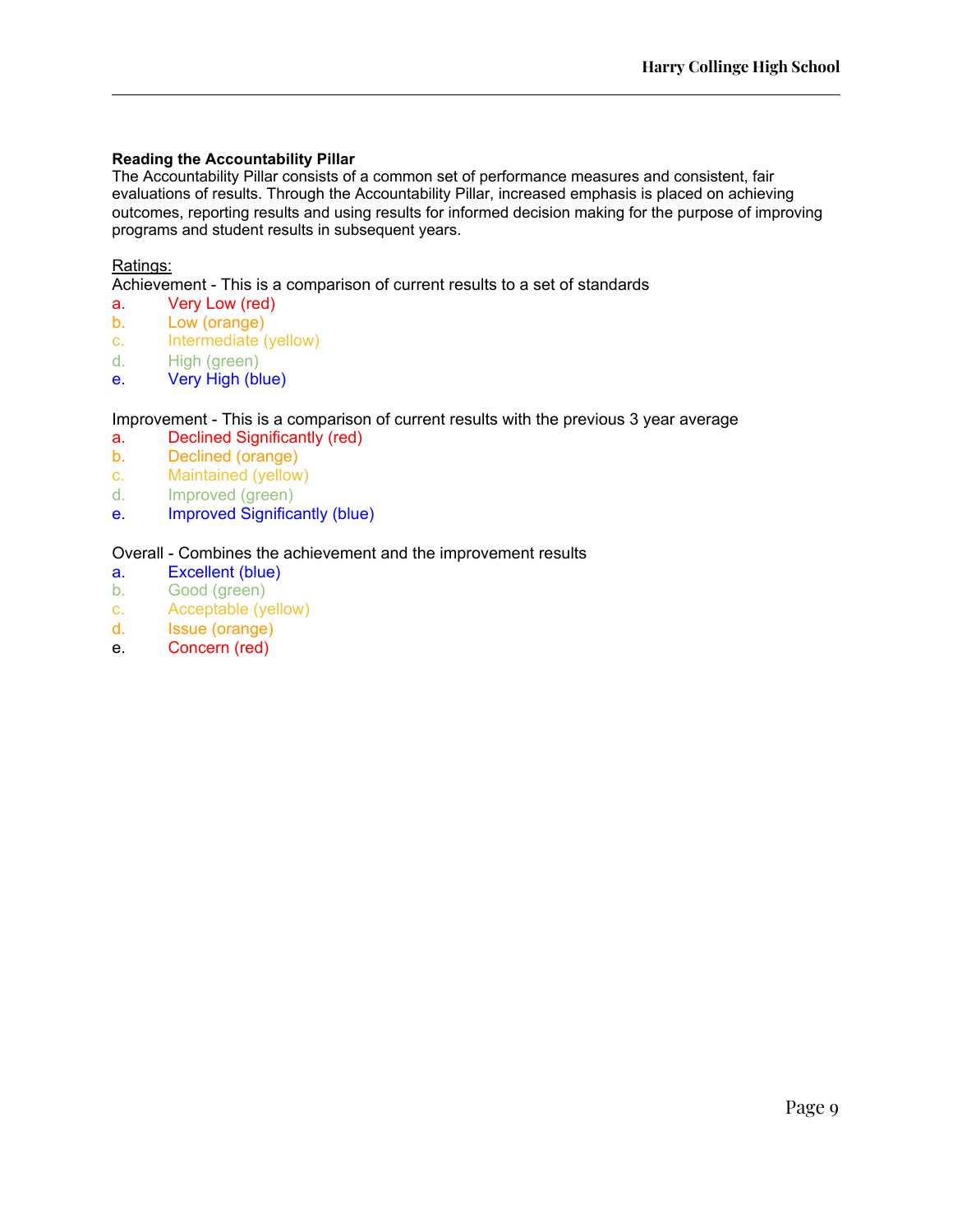#### **School Data Story**

#### **Student Success: Creating Safe Caring Schools**

We were very pleased with the safe and caring results as reported in the May Accountability Pillar survey results. We continue to trend upward in this category - both over the previous year, but more importantly as compared to the three-year trend. In other non-academic areas, including education quality, citizenship, life-long learning and safe and caring, Harry Collinge High School generally maintained the overall result. In general, both student and teacher responses indicated similar results, but the small number of parents who responded indicated a significantly lower level of satisfaction than in the previous year.

We continue to engage with our parents through School Council and will further engage parents with regular communication (weekly Parent Newsletters, Facebook, etc.) with specific information relating to the Pillar survey ensuring that our stakeholders are well aware of what we offer for their students.

These results are further confirmed by the information provided by the 2019-2020 COMPASS study, in which we have participated for 7 years. In the 2019-2020 survey, 20 % of students reported that they had been bullied - a reduction of 9% since the first year of the study (2013-24).

We must continue to look for areas to improve and identify strategies allowing us to do so. One of the suggestions coming from our School Council was a more explicit effort to teach students to care for one another. In light of the restrictions due to COVID, this has proven to be challenging in the current year, although we have successfully launched a virtual GSA and continue to look for opportunities for our students to contribute to their community.

#### **Student Success: Academic Success**

We again (re)established our school improvement goals with a view to improve student learning as reported in the accountability pillar - most notably, the Provincial Achievement Tests (PATs) and Diploma exams. We recognize that there remains room for growth in both of these areas. We recognize, of course, that Provincial Achievement Tests have been cancelled for students in GYPSD for the 2020-21 school year and it remains to be seen if students will write diploma exams. We were pleased to note improvement virtually across the board in our PAT results from June 2019 and look to continue this academic improvement. We attributed the improvement to a number of factors, not the least of which was our focus on literacy first in the 2018-2019 school year. We also recognize that staff professional development was embedded in regular staff meetings, classroom visits by administration and promising practices were shared among all staff. We will continue to focus on literacy across the curriculum and this year add a focus on numeracy as we work to further improve student achievement in all subjects.

#### **Student Success: Indigenous Education**

The 2019 Accountability Pillar results showed generally strong results for our Indigenous students. The 3-year averages exceed those of the province in most categories. In particular, we see a significantly lower dropout rate than the province as well as a much higher 6 year transition to work rate among our Indigenous students.

Unfortunately, due to the school closures we do not have current provincial testing information for any of our students.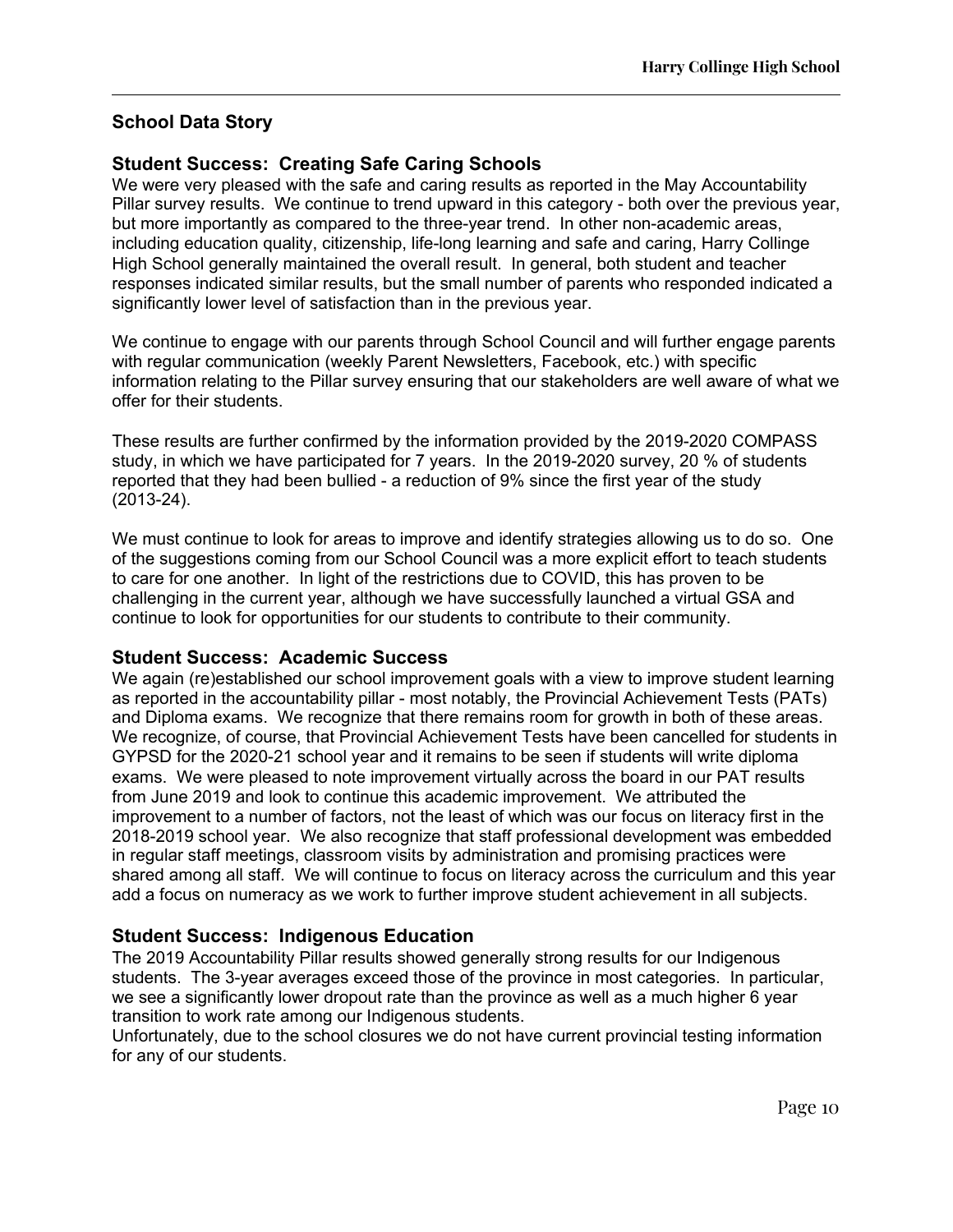We continue to work with Hinton's and the Division's Indigenous stakeholders and leaders. We are pleased with the on-going relationship with the Hinton Friendship Centre and we are grateful for the opportunity to engage with the Hinton Friendship Centre and the Circle of Learning Project led by their newly appointed Education Navigator. We now have a lead teacher responsible for Indigenous education and she has already proven to be a valuable asset and ally in developing and applying foundational knowledge in our classrooms and throughout the school.

#### **Teaching and Leadership Excellence**

The principal and assistant principals completed the Leadership Quality Standard leadership certification in the spring of 2019 and as of November 2020, all three have completed their Masters of Education. We continue to review and reflect on our progress to exemplary leadership in all 9 competencies. One of the primary means to do so is our monthly Division Leadership Team (DLT) meetings at which all school leaders are provided the opportunity to develop their leadership and improve their practice.

We provide similar opportunities to our teachers at every staff meeting and PD day. We remain committed to the effective use of generative dialogue with all staff members, as well as formal evaluations for those under probationary contracts. We are excited this year to find innovative and unique ways to continue the work we initiated last year with instructional rounds further focussing our work to ensure exemplary teaching.

#### **Community Engagement**

We continue to engage our community through a variety of means. Our School Council is the primary means by which we involve parents in decision-making; however, we continue to publish a weekly newsletter to parents as was suggested at a School Council meeting in the 2018-19 school year.

We have implemented a targeted stakeholder outreach regarding the Accountability Pillar survey. In particular, all parents receive weekly information about the programs we offer specifically as relates to the Accountability Pillar survey questions and we will be looking to improve parent participation rates in the survey.

#### **High School Redesign**

Further to the goals outlined below, we continue our journey in redesigning high school. Part of that work requires us to acknowledge and work on the Foundational Principles of High School Redesign. We strive to align our SCGP goals with our work in High School Redesign so as to optimize our improvement efforts.

The High School Redesign principles of "welcoming, caring, respectful and safe" and "meaningful relationships" align with our creating safe and caring schools goal. As was initiated last year, we will look for innovative and creative ways to focus on developing citizenship and ensuring students care for one another. The establishment of a virtual GSA will certainly play a role in this, as will the return of Prom to HCHS under the leadership of assistant principal, Ryan Maguhn and an amazing group of HCHS staff who will be the staff liaisons leading the student leadership group.

Our academic success goals are further supported by the High School Redesign Foundational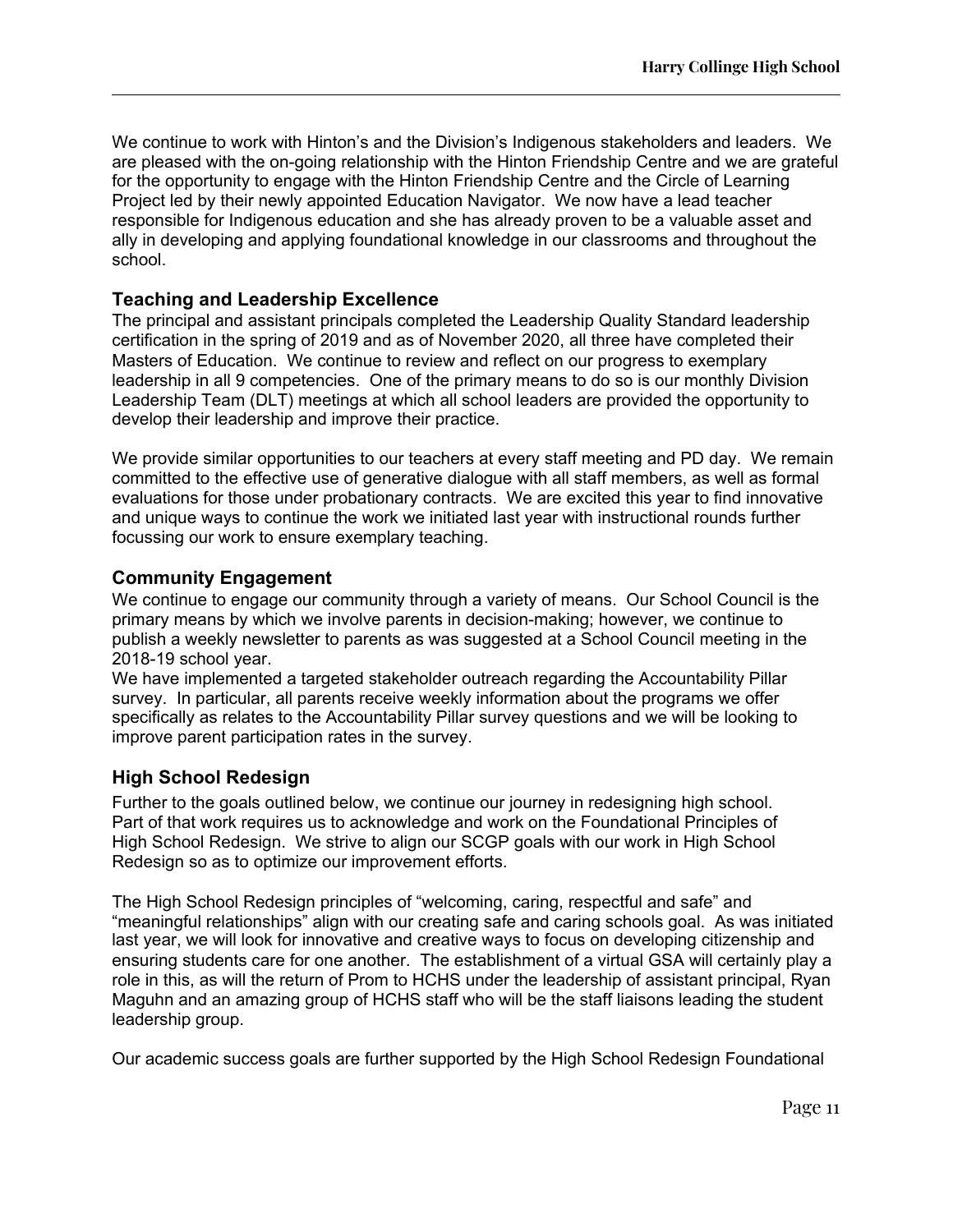Principle of "educator roles and professional development". In modeling our school-level professional meeting time after the leadership development at DLT, we hope to maximize the professional learning opportunities for all staff. With a focus on quality professional development specifically in literacy, we anticipate improved student achievement. We continue to place a strong emphasis on instructional leadership both at the school and division level.

### **Instructional Focus**

On our 2020 Data Day, in spite of the fact that we had virtually no provincial exam data from 2020, it was clear from previous data combined with that of the current year's screens in both reading and math that we must continue to develop the literacy skills in our students if we are to expect increased learning.

Reading comprehension continues to be our area of focus and this year we add to that the fundamental mental mathematics skills which proved to be a significant weakness for our students in recent provincial exams as well on ongoing classroom assessments.

# **SCHOOL IMPROVEMENT GOALS**

### **STUDENT GROWTH & ACHIEVEMENT**

| <b>SMARTE GOAL #1</b>                                                                                                                                   | <b>STRATEGIES</b>                                                                                                                                                                                                                                                         |  |  |
|---------------------------------------------------------------------------------------------------------------------------------------------------------|---------------------------------------------------------------------------------------------------------------------------------------------------------------------------------------------------------------------------------------------------------------------------|--|--|
| Literacy<br>Students are active readers with<br>deeper comprehension through the<br>practice of annotation.                                             | Annotation across departments<br>$\bullet$<br>Leveled (scaffolding) throughout the<br>$\bullet$<br>grades; simpler in the early grades and<br>more detailed in senior high<br>• Common method of teaching annotation<br>- as led/facilitated by Literacy lead<br>teacher. |  |  |
| <b>Evidence of Success</b>                                                                                                                              |                                                                                                                                                                                                                                                                           |  |  |
| Improved reading comprehension as measured by:<br>$\bullet$<br>classroom assessment<br>$\Omega$<br>screens<br>O<br>provincial exams (as available)<br>O |                                                                                                                                                                                                                                                                           |  |  |
| Students are able to consistently model these strategies                                                                                                |                                                                                                                                                                                                                                                                           |  |  |

- Students elect to use strategy in testing situations when asked.
- Gr 8- students putting information into their own words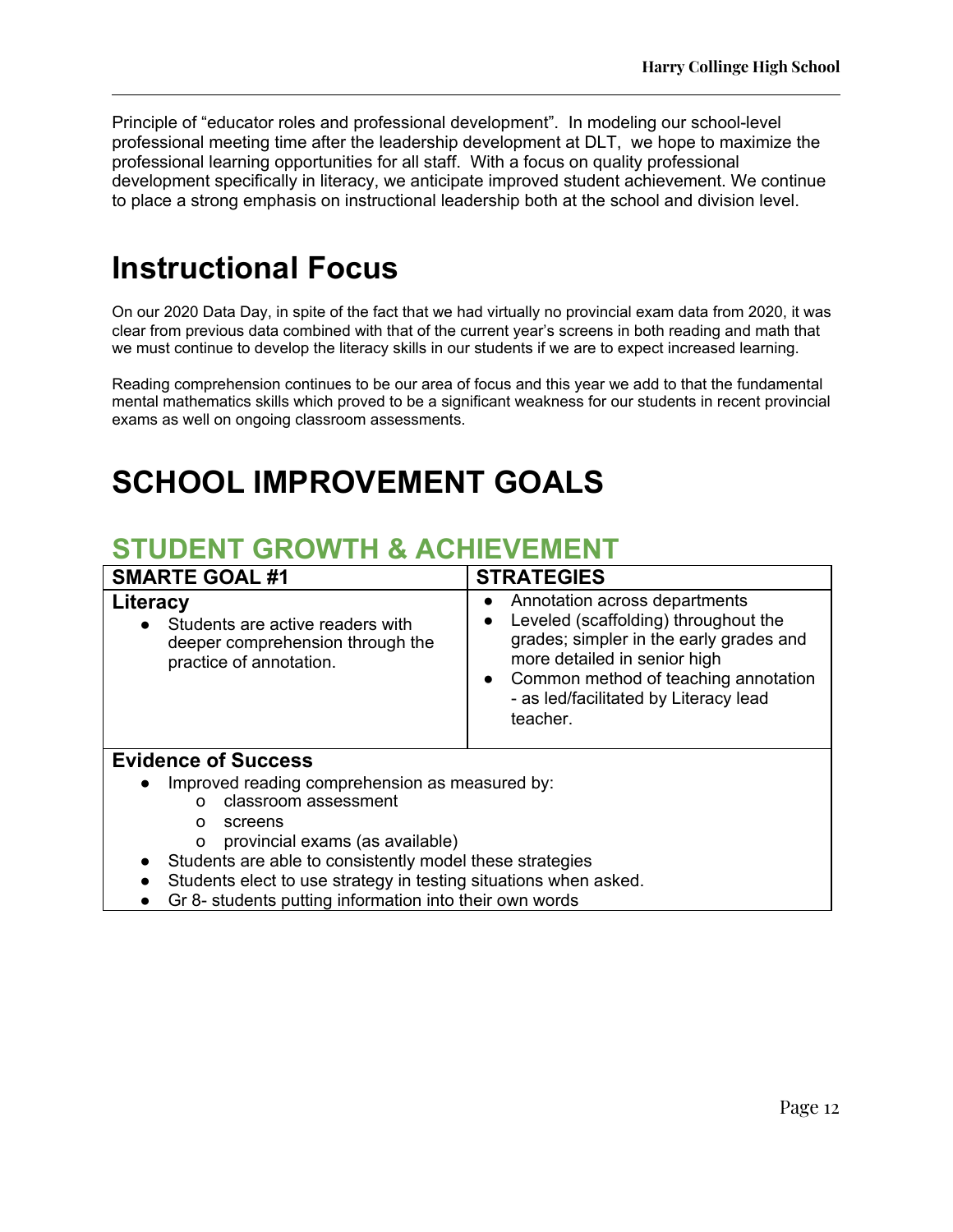| <b>SMARTE GOAL #2</b>                                                                              | <b>STRATEGIES</b>                                                                                                                                                                                                                                                  |  |  |
|----------------------------------------------------------------------------------------------------|--------------------------------------------------------------------------------------------------------------------------------------------------------------------------------------------------------------------------------------------------------------------|--|--|
| <b>Numeracy</b><br>Students increase/develop their<br>$\bullet$<br>fundamental mental math skills. | Math teachers incorporate daily<br>$\bullet$<br>instruction and practice in mental math<br>Math teachers identify opportunities for<br>$\bullet$<br>all teachers to incorporate mental math<br>into their instruction/practice.<br>i.e. estimating percentage<br>O |  |  |
| <b>Evidence of Success</b><br>Improved student learning as measured by:<br>$\bullet$               |                                                                                                                                                                                                                                                                    |  |  |
| classroom assessment<br>$\Omega$<br>screens                                                        |                                                                                                                                                                                                                                                                    |  |  |

o provincial exams (as available)

### **TEACHING AND LEADERSHIP**

| <b>STRATEGIES</b><br>Concept-based learning strategies and<br>$\bullet$<br>plans<br>Common professional time to develop<br>$\bullet$<br>high level common assessments and<br>activities<br>Generative dialogue focused on higher<br>$\bullet$<br>order thinking skills |  |  |
|------------------------------------------------------------------------------------------------------------------------------------------------------------------------------------------------------------------------------------------------------------------------|--|--|
|                                                                                                                                                                                                                                                                        |  |  |
|                                                                                                                                                                                                                                                                        |  |  |

- Improved student success on PAT and DE
- In particular increased rates of students achieving at the excellence level
- Narrower discrepancy between school-awarded and exam mark

| <b>SMARTE GOAL #2</b>                                                                                                                                                                        | <b>STRATEGIES</b>                                                                                                                                                                                                                                                                                                             |  |  |  |
|----------------------------------------------------------------------------------------------------------------------------------------------------------------------------------------------|-------------------------------------------------------------------------------------------------------------------------------------------------------------------------------------------------------------------------------------------------------------------------------------------------------------------------------|--|--|--|
| <b>Professional Learning, Supervision</b><br>and Evaluation<br>School leaders demonstrate<br>exemplary leadership.<br>Teachers demonstrate exemplary<br>$\bullet$<br>instructional practice. | Weekly meetings to collaborate.<br>$\bullet$<br>Opportunities for all school leaders to<br>$\bullet$<br>develop skills (PD days, staff meetings,<br>$etc.$ )<br>Generative dialogue in daily<br>$\bullet$<br>classroom visits.<br>Instructional rounds include teachers<br>$\bullet$<br>as observers.<br>Staff meetings as PD |  |  |  |
| <b>Evidence of Success</b><br>Exemplary school leadership as evidenced by Accountability Pillar results including<br>$\bullet$<br>student achievement and Safe and Caring data.              |                                                                                                                                                                                                                                                                                                                               |  |  |  |

- Exemplary teaching as evidenced by student achievement.
- HCHS teachers leading in zone and divison PD.